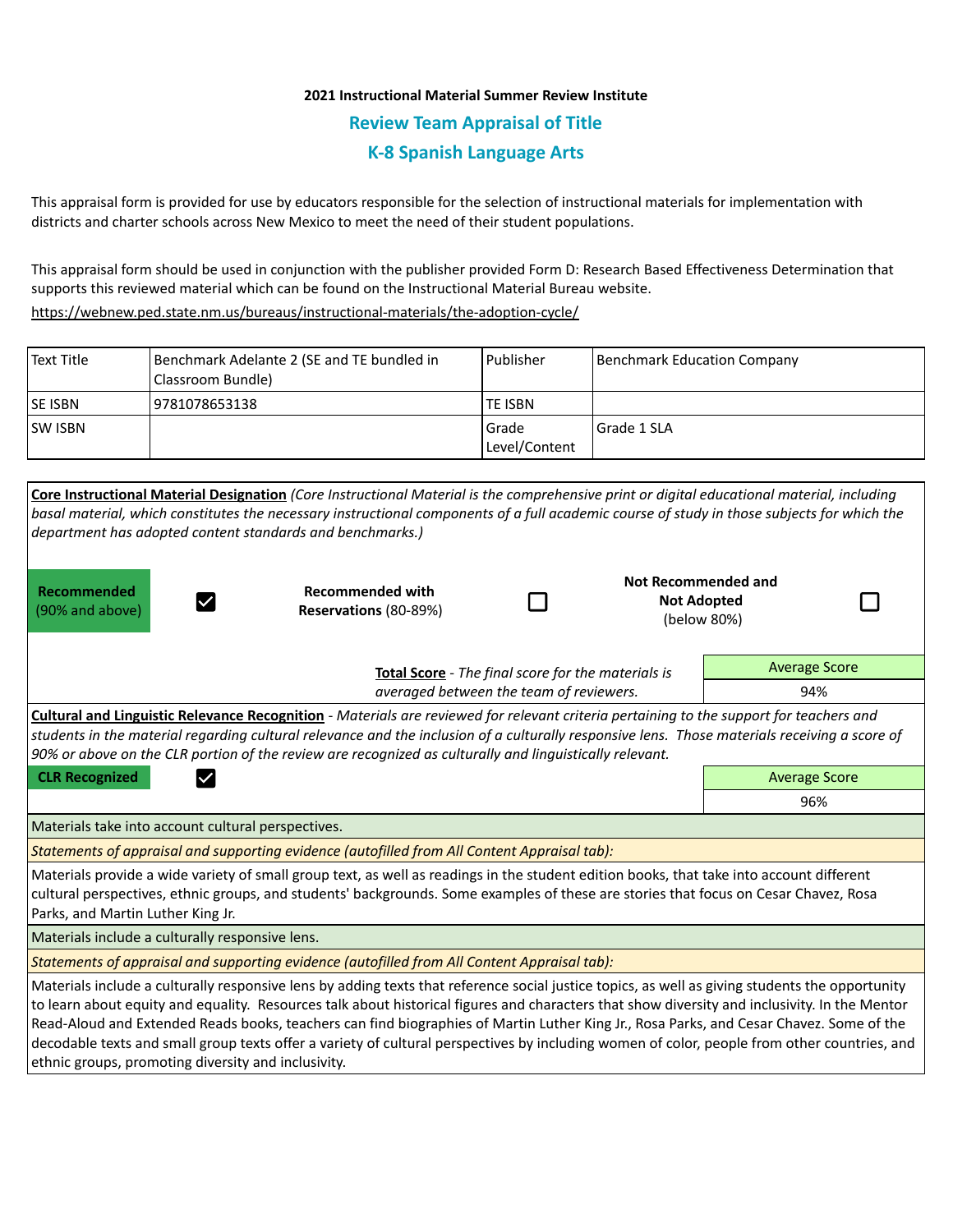**Standards Review** *- Materials are reviewed for alignment with the state adopted content standards, benchmarks and performance standards.*

Average Score

95%

Materials align with grade level SLA standards overall.

*Statements of appraisal and supporting evidence:* 

Materials align with most grade level SLA standards. Materials provide multiple opportunities for students to master grade level standards. Students' proficiency of the standards are evident with texts, activities, and routines using the four domains of reading, writing, listening, and speaking. Benchmark provides an online document, "Grade 1 Benchmark Adelante Correlated New Mexico Common Core Standards en Español", to provide an instructional guideline.

Materials align to reading standards.

*Statements of appraisal and supporting evidence:* 

Materials align to most of the reading standards. Each unit contains a read-aloud text and an essential question to establish the theme and purpose for reading. Students have access to multiple texts to read independently and in small groups, including shared readings, decodable texts, and reader's theater.

Materials align to writing standards.

*Statements of appraisal and supporting evidence:* 

Materials align to writing standards. There are multiple opportunities for students to work on writing tasks in whole group and independent practice. Students write narratives and opinion pieces as well as informational pieces, learning the formation of complete sentence structure, proper punctuation and capitalization. Students work collaboratively throughout the units editing and revising daily lessons.

Materials align to speaking and listening standards.

*Statements of appraisal and supporting evidence:* 

Materials align to speaking and listening standards. Students have multiple opportunities to participate in constructive conversations with partners or in whole group settings. They are instructed to listen and restate the ideas that other students have shared. Alignment to speaking and listening are confirmed when students present classroom projects, practicing their speaking and listening skills.

Materials align to language standards.

*Statements of appraisal and supporting evidence:* 

Materials align to most of the language standards. Students have the opportunity to learn new vocabulary, putting to use working with context clues and illustrations. Daily grammar lessons learning nouns, verbs, accents, and pronouns help improve students' language structures. Students learn how to write declarative, imperative, interrogative, and exclamatory sentences. They learn how to use the proper punctuation for each type of sentence.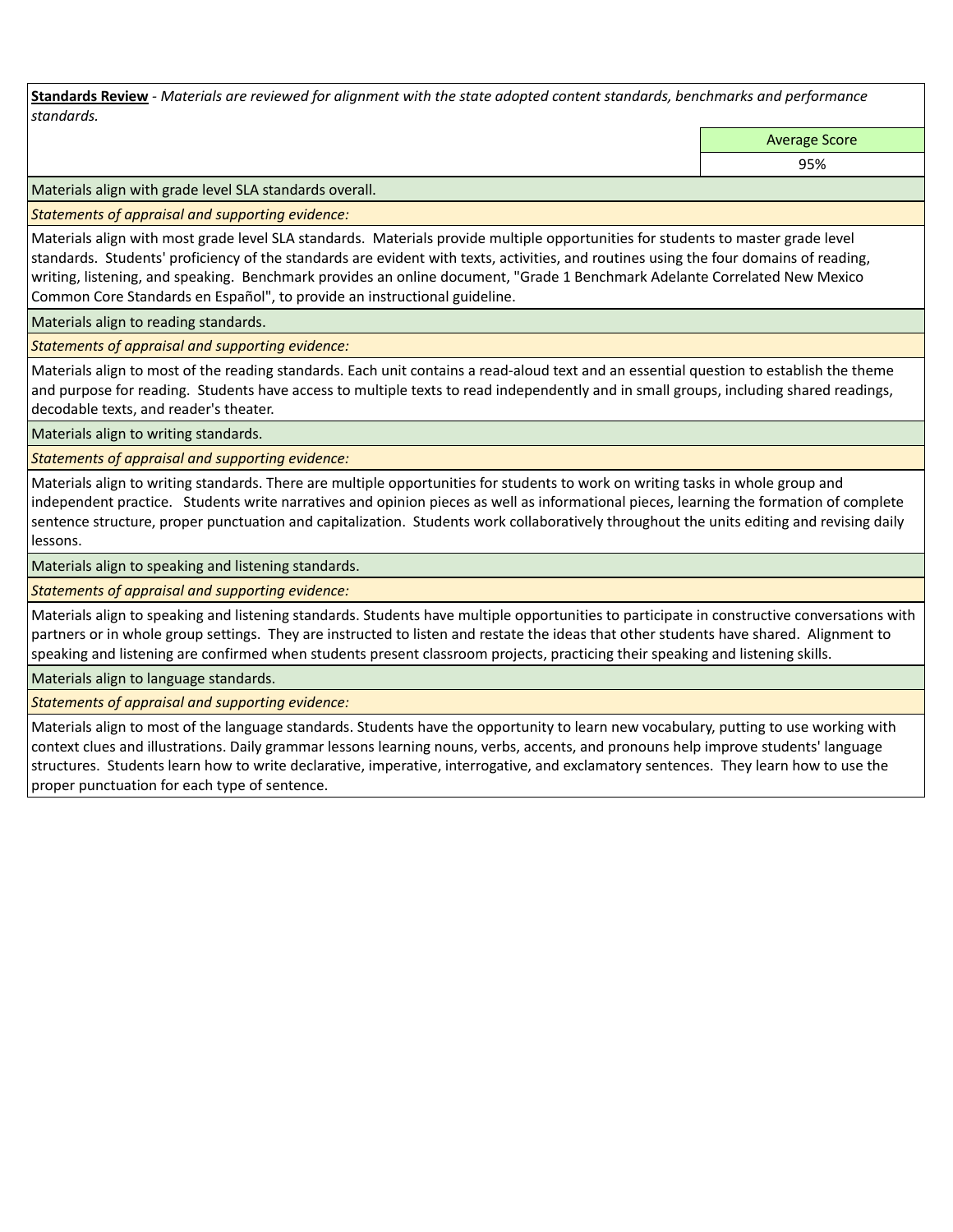**SLA Content Review** *- Materials are reviewed for relevant criteria pertaining to the support for teachers and students in the specific content area reviewed.*

Average Score

95%

Materials provide a selection and range of high-quality texts worthy of students' time and attention, exhibiting exceptional craft and thought and/or providing useful information.

*Statements of appraisal and supporting evidence:* 

Materials provide a selection and range of high-quality texts worthy of students' time and attention. Each teacher edition ("Vistazo a los componentes") gives a brief overview of all the materials that will be used across the unit. The brief overview provides a summary of the materials used each week within the unit of study. Through the course of each daily lesson, the materials provide opportunities for the students to access knowledge through reading, writing, listening, and speaking.

Questions in the materials are high-quality text-dependent and text-specific questions. The overwhelming majority of these questions are text-specific and draw student attention to the particulars in the text.

*Statements of appraisal and supporting evidence:* 

Questions in the materials are high-quality, text-dependent, and text-specific. Each unit of study includes a research project which draws students' attention to particulars in the text. Students create connections with the text, elaborating on higher-level thinking questions supporting their evidence. Each unit of study presents students the opportunity to gather information and to engage in high quality instruction.

Materials provide scaffolding and supports to enable students' learning of Spanish language arts.

*Statements of appraisal and supporting evidence:* 

Materials allow students to begin to acquire the Spanish language by having diverse resources that target the four domains of listening, reading, writing, and speaking. Each lesson is targeted to help students learn their first or second language in all of the different aspects of the curriculum. Each lesson is scaffolded and supports students to learn Spanish by reading texts, having discussions in groups, learning new vocabulary, and practicing phonics skills.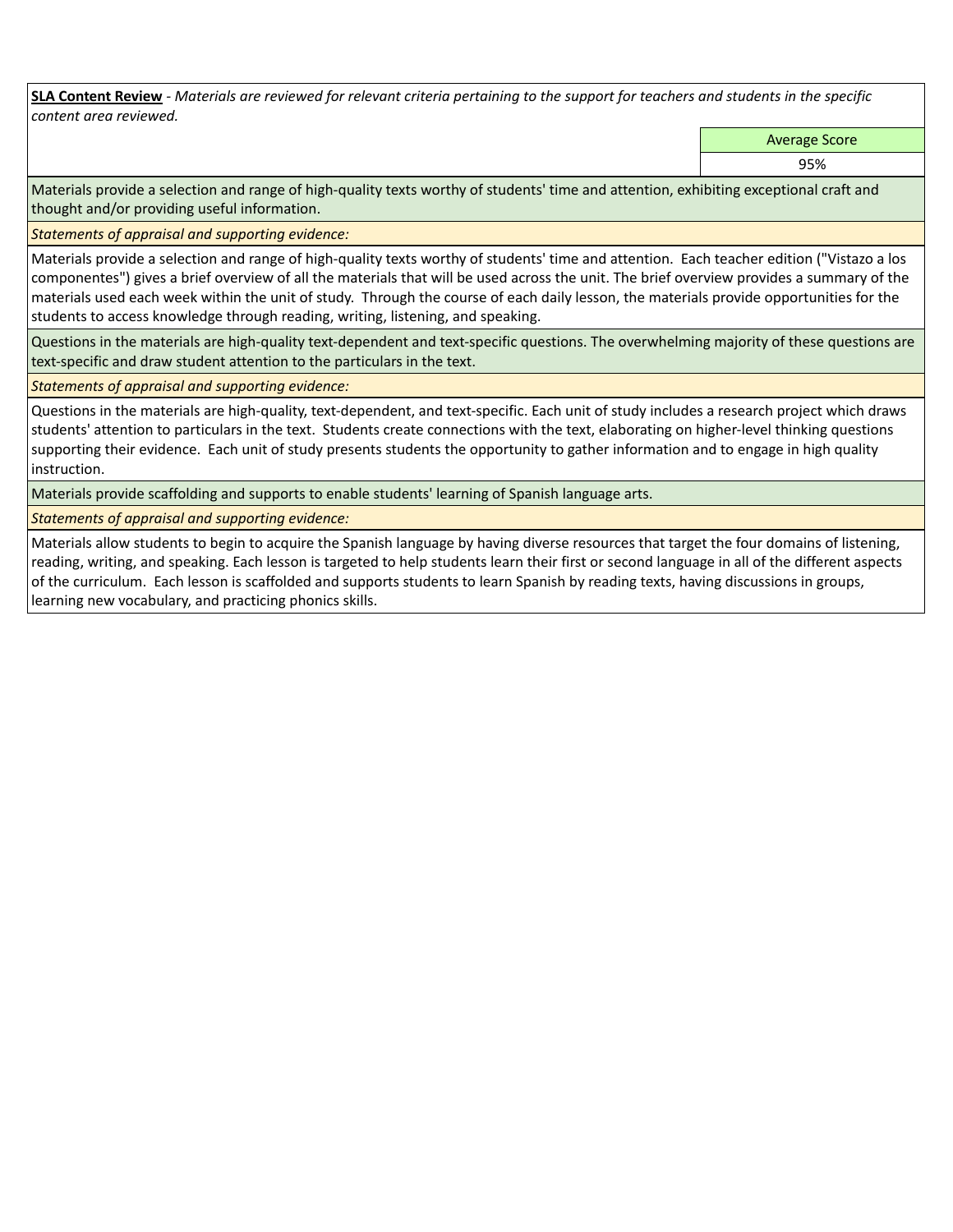**All Content Review** *- Materials are reviewed for relevant criteria pertaining to the support for teachers and students in the material regarding the progression of the standards, lesson structure, pacing, assessment, individual learners and cultural relevance.*

Average Score

92%

Materials are coherent and consistent with the standards that all students should study in order to be college and career ready.

*Statements of appraisal and supporting evidence:*

The instructional materials address the majority of the standards in depth. There is a clear plan to integrate reading and writing provided to the teacher at the beginning of each week. This plan shows how mini-lessons are utilized to focus on specific concepts. Students work with the teacher to review all concepts at the conclusion of each unit.

Materials are well designed and take into account effective lesson structure and pacing.

*Statements of appraisal and supporting evidence:*

Clear learning progressions are presented in the teacher edition at the beginning of each unit. Learning objectives are provided for all of the daily lessons. Each of the student edition workbooks follows a consistent layout that supports student engagement. Students are asked to read independently and with a partner. They are also asked to respond to the text using their personal experiences.

Materials support teacher planning, learning, and understanding of the standards.

*Statements of appraisal and supporting evidence:*

The teacher edition offers clear daily plans that include opportunities for reading, writing, listening, and speaking. Instructional strategies that elicit students' understanding of the content standards are provided throughout Benchmark's materials. To support teachers, an overview of materials is included at the beginning of each unit. These materials include a pacing guide, unit vocabulary, and a list of the daily lessons.

Materials offer teachers resources and tools to collect ongoing data about student progress on the standards.

*Statements of appraisal and supporting evidence:*

The materials provide assessments that monitor students' progress toward mastery of the standards. Formative and summative assessments are found throughout the unit of study. Teachers can collect ongoing data for the purpose to differentiate future lessons. In the student edition, the students are provided with opportunities for ongoing review and practice.

Materials support effective use of technology to enhance student learning.

*Statements of appraisal and supporting evidence:*

Many of the learning materials are available in a digital format. These materials are standards-based, and include videos, picture cards, and leveled texts. Summative and formative assessments are available for students to complete online.

Materials can be easily customized for individual learners.

*Statements of appraisal and supporting evidence:* 

The Intervention materials contain multiple lessons that focus on specific skills/strategies. These allow for different approaches that give teachers options when working with students at various levels. Suggestions for differentiation are also provided in each daily lesson in the teacher edition. These include flexible grouping strategies as an extra means of support for students.

Materials give all students extensive opportunities and support to explore key concepts.

*Statements of appraisal and supporting evidence:*

General information regarding access to the curriculum for all students is provided in the additional resources at the end of each teacher edition. Specific strategies to support access to key concepts contained within each unit are included. Each student edition provides activities in which the students can participate at home.

Materials take into account cultural perspectives.

*Statements of appraisal and supporting evidence:*

Materials provide a wide variety of small group text, as well as readings in the student edition books, that take into account different cultural perspectives, ethnic groups, and students' backgrounds. Some examples of these are stories that focus on Cesar Chavez, Rosa Parks, and Martin Luther King Jr.

Materials include a culturally responsive lens.

*Statements of appraisal and supporting evidence:*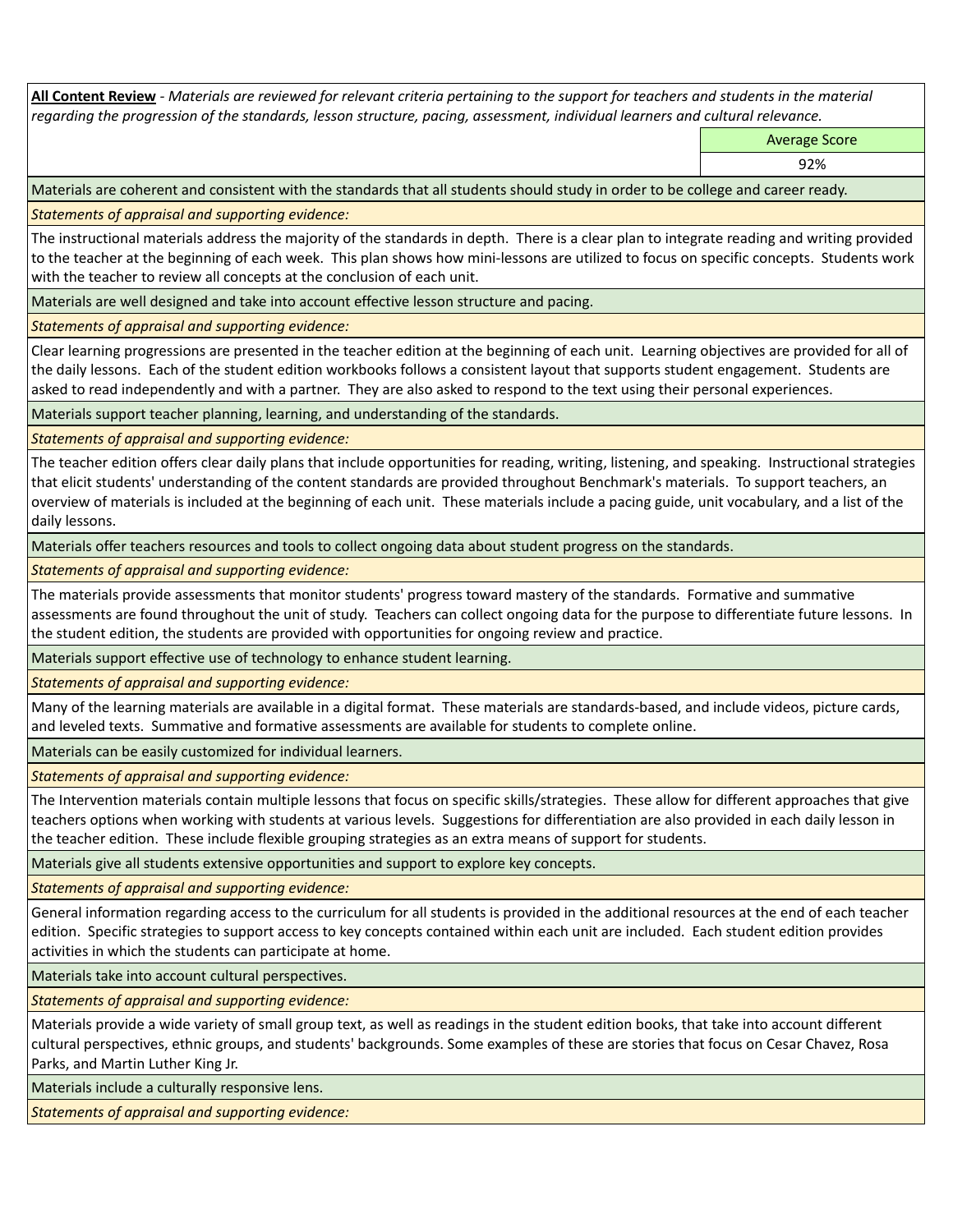Materials include a culturally responsive lens by adding texts that reference social justice topics, as well as giving students the opportunity to learn about equity and equality. Resources talk about historical figures and characters that show diversity and inclusivity. In the Mentor Read-Aloud and Extended Reads books, teachers can find biographies of Martin Luther King Jr., Rosa Parks, and Cesar Chavez. Some of the decodable texts and small group texts offer a variety of cultural perspectives by including women of color, people from other countries, and ethnic groups, promoting diversity and inclusivity.